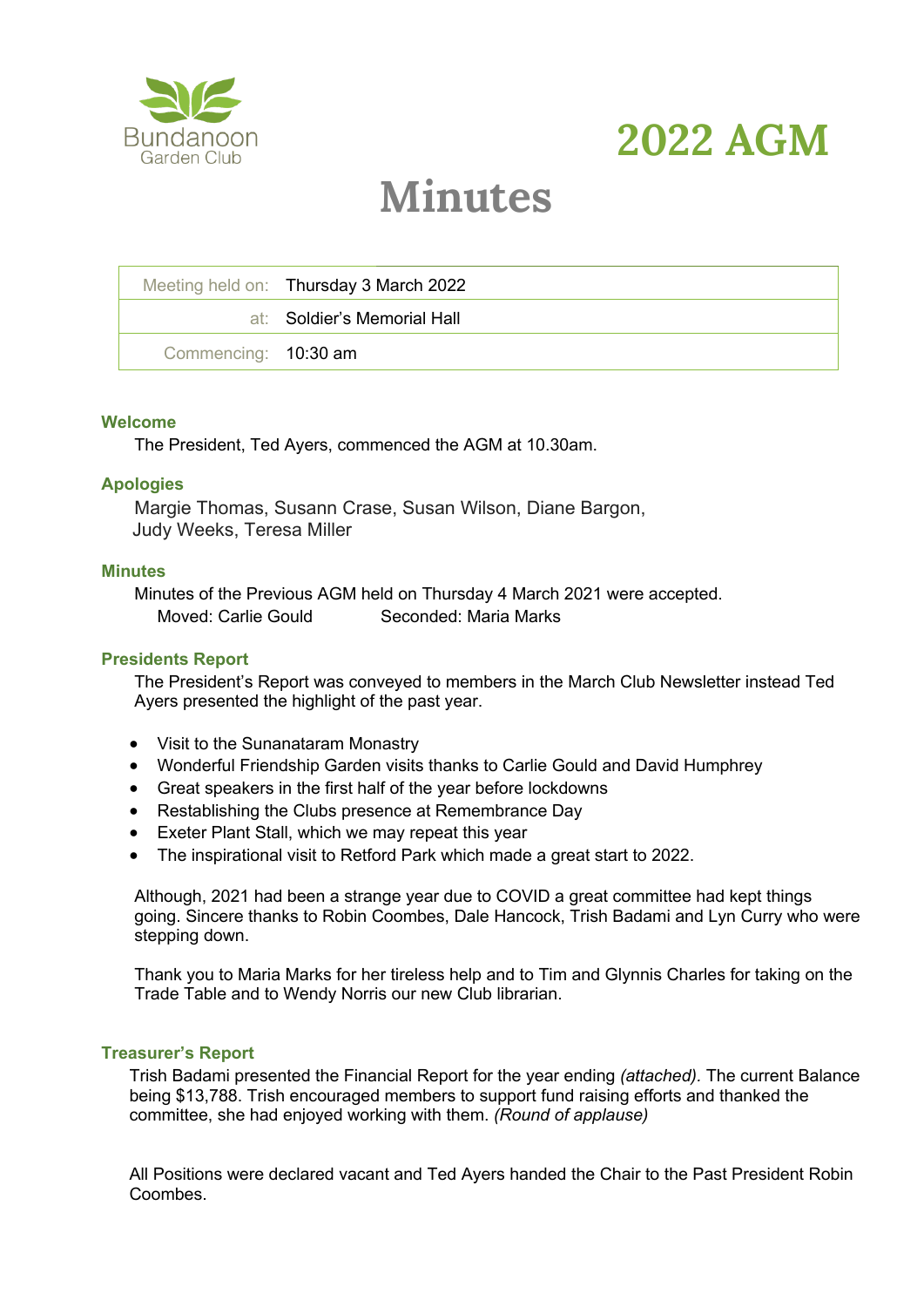### **Election of Officers**

Robin Coombes presented the nominations for the 2022 Committee

| <b>Ted Ayers</b>      | President             |
|-----------------------|-----------------------|
| Faye Dillon           | <b>Vice President</b> |
| <b>Tessa Spencer</b>  | Secretary             |
| Virginia Fitzpatrick  | Treasurer             |
| Cat Ayers             | Committee             |
| David Humphrey        | Committee             |
| Carlie Gould          | Committee             |
| <b>Guy Nelligan</b>   | Committee             |
| <b>Alison Trotter</b> | Committee             |

Robin called for nominations from the floor, there being no further nominations the committee was elected with no objections by a show of hands.

The 2022 AGM closed at: 10:50.

Next AGM: 2 March 2023

Tessa Spencer *Secretary*